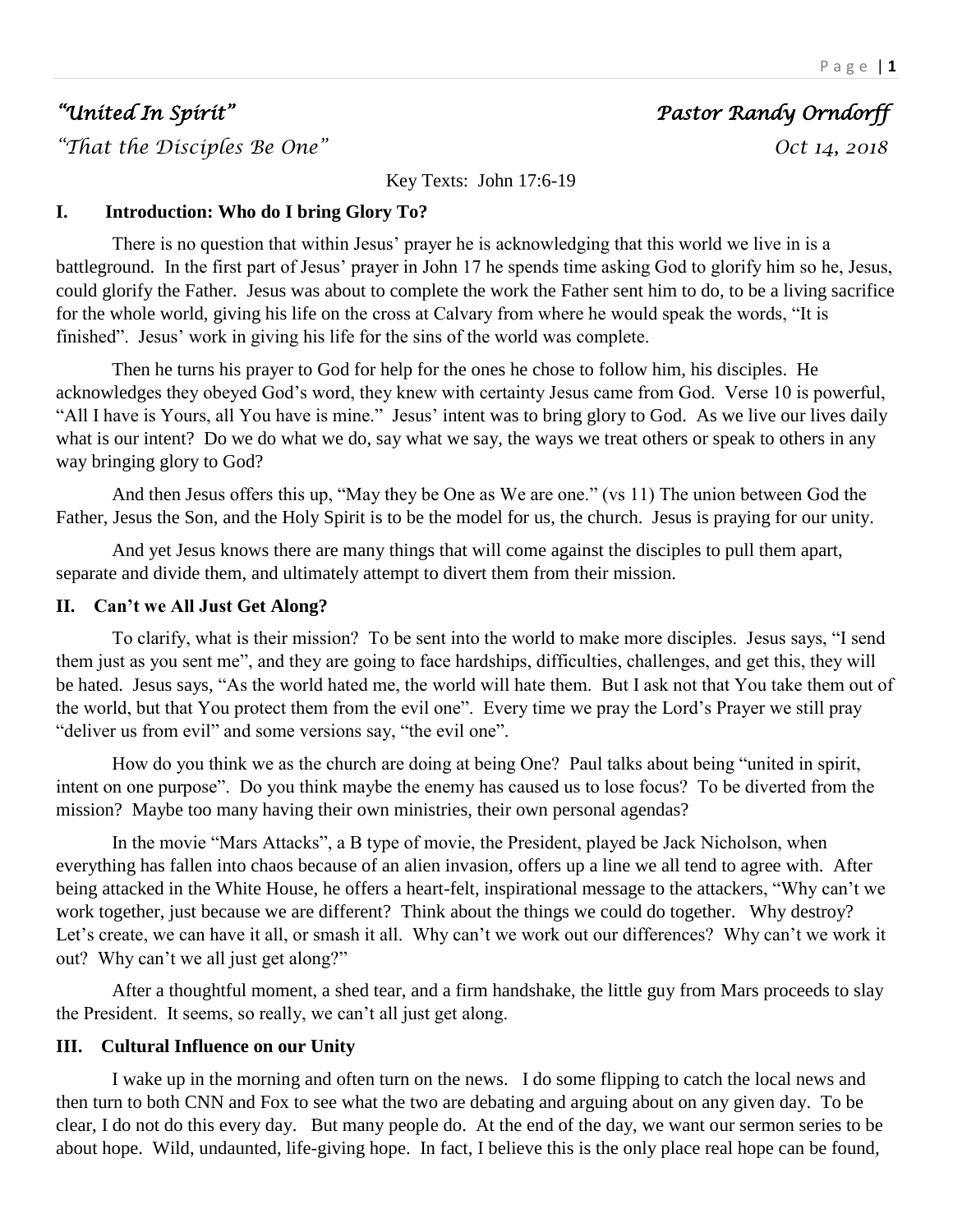in God and God's people. Honestly, I do not find much hope in watching news networks. What I typically find is the "conservative" may say that CNN has an errant world view and the "liberal" might argue it's because Fox has a wrong perspective. The point here isn't to parse or identify the impartiality or accuracy of a given media outlet, Real News vs. Fake News. It is to see this unsettling truth! We can't even agree on what the problems are and if we do come to any common ground, we just tend to talk it to death instead of coming up with or being part of the solution. Now if you are only living for the rapture, this might not even matter to you. Remember that old commercial "Calgon, take me away?" It was a bath product that was popular in the 1970's and if you ever hear that term it means, "Someone has too much on their plate and has to escape, relax and do nothing, but enjoy a peace and calmness provide by the scent of a bath gel, bubbles, salts, and beads." "Calgon, take me away!"

### **IV. Jesus Prays, "Protect Them"**

Notice Jesus' prayer in verse 15? "My prayer is not that you take them out of the world, but that you protect them from the evil one." So, don't get mad at me when I say stop waiting around for the rapture. Do something, make a difference. After all, all the disciples who choose to carry their cross laid down their lives for what they believed in, except one who died as a prisoner on Patmos Island.

Let's say that Jesus really wasn't calling us to be part of a political party. Am I glad to be part of a democratic society? For sure. It's great being part of "the land of the free and home of the brave". The Body of Christ is being called to an even higher level.

And why this concerns me is because we are facing monumental challenges in the world today. To often the church wants to deal with this by "holing up", "protecting our stuff", "making excuses about why things are declining in mainline churches". We face economic and social issues, violence, terrorism, international discord. Profound technology issues and hacking need addressing. Technology can be great. It can cause nightmares.

And what I find is that newsfeeds suggest instead of coming together to address the true needs of our real world, we find ourselves being separated by increasing division and worst of all, an ever-growing anger at those who disagree with our perspectives. In the midst of the distance and emotion, we have lost the shared skill of having crucial, complex conversations. If we could talk to one another, maybe we could address our problems. If we could listen, it might be even better. We can't. Or at least, we don't. Some say our biggest crisis is a crisis of civility. And, unfortunately, our current state of civility has become toxic to our minds and souls.

### **V. More Judgement Than Grace**

Jesus wants his disciples back then and today to engage in healthy dialogue and to engage in a broader world. Read the book of Acts and see how they did this.

My concern is so much of culture has slipped into the church that many of our conversations and decisions are more flavored with judgmentalism instead of grace. Trust me, I have heard many people have gone off from here to other places, or worst no other places, because of strong opinions from both the CNN side and Fox side. My question is, "What does Jesus think of this?" Some may be thinking, this has become a political sermon.

I'd say it is a Kingdom sermon because Jesus really did not come to set up any kingdom but God's Kingdom and that is why people hated Jesus and crucified him and why people would hate the disciples and Jesus would ask God to protect them. The ones who hated Jesus most? The religious and those in power.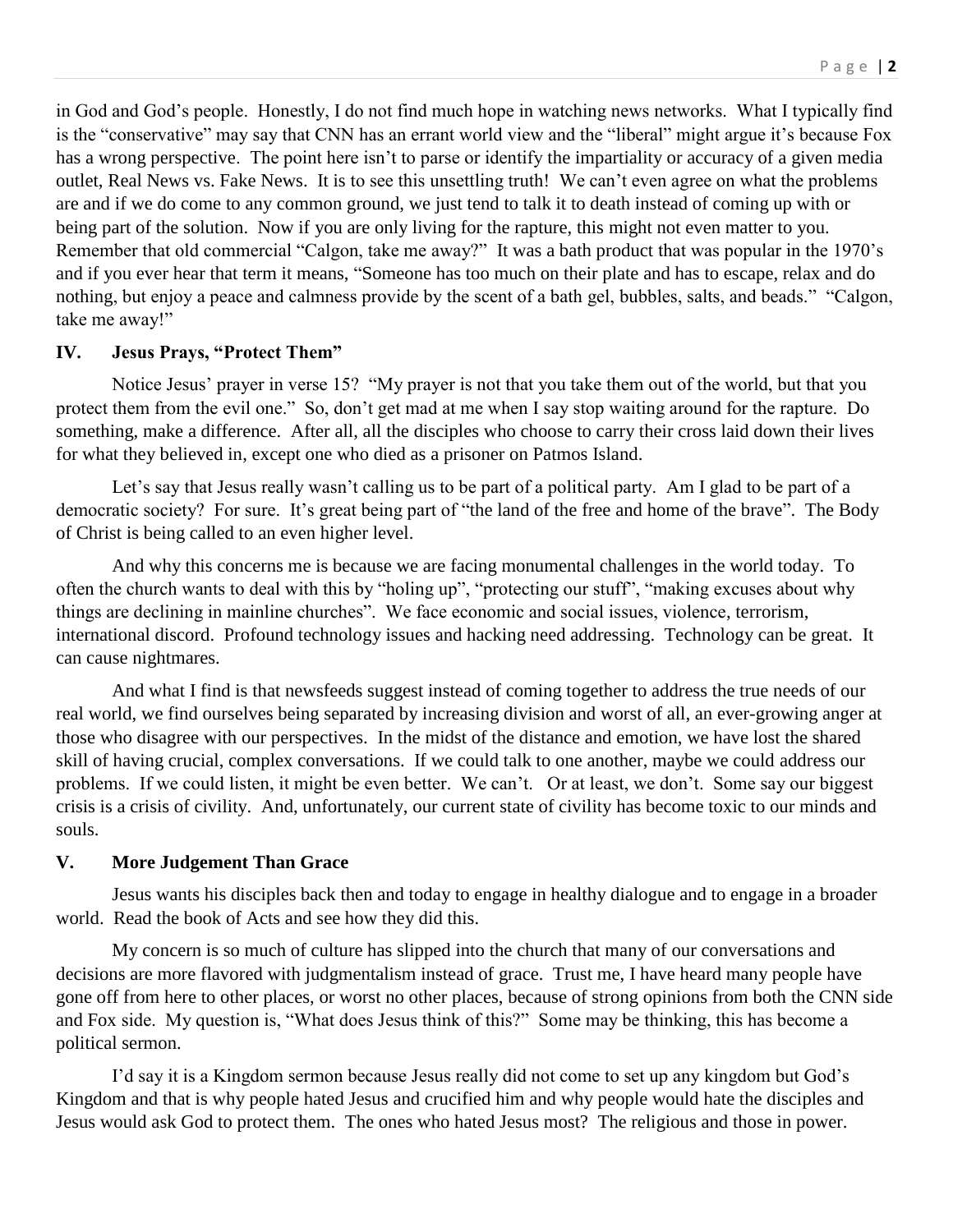If you are a disciple of Jesus today, may God protect you from the evil one who seeks to kill, steal, and destroy.

#### **VI. Overcoming a Sense of Hopelessness**

Sometimes I wrestle with a sense of hopelessness for our shared future.

I recall when our daughter, your church member and friend, Kelsey, was killed I felt such a deep sense of hopelessness. A huge part of our future was gone in a heartbeat. No graduation, no college, no watching your kid do what she loved—mission. No walking her down the aisle. It took some time to come up out of that hopelessness.

Have you ever experienced a sense of hopelessness like that? Many people have a sense of hopelessness about the church today. I pray through that, work through that each week myself. And then God shows up. I see God working in someone's life. I see a disciple going out and making a difference. I see the spark of the Holy Spirit teaching someone something new. I watch a youth flipping through a Bible, or we get to baptize a baby. There are God sightings around us each day. God is still working in the world.

Look folks, Jesus did not embody incarnation, Jesus did not come from heaven to earth and take on human form so people would disengage and have no hope. Neither did God redeem us to be racked with fear, discouragement or contentiousness.

Christ did not conquer the grave so that we might find our hope eroded.

#### **VII. What Does Being Sanctified Look Like?**

In the process of being sent into the world Jesus asks God to do something to, or maybe you could say for, the disciples. Besides making them one as He and the Father are One. Jesus prays, "For them I sanctify myself, that they too may be truly sanctified." So he prays for protection, he prays they (we) may be one, he prays they may have joy in the process, he prays they may have victory over Satan, he prays they may be truly sanctified.

To be sanctified means we are to be growing in our relationship with God and growing in our faith. It means to be set apart for a sacred purpose. To be "set apart" to be used by God. To be sanctified means God has been at work in your life. It means God's Word has an impact on our lives. We read God's Word, then put into practice what it says. We become sanctified because we accept God's grace and forgiveness and consciously make a profession of faith and choose to live for Jesus. And, once saved, the Holy Spirit begins an amazing work in our lives to transform us into the image of Jesus. You've heard the phrase, "God loves your right where you are. God also loves you too much to leave you there". You become part of God's team. You move as we teach our confirmands from being a fan of Jesus to a follower of Jesus. From a pew sitter to a participant in God's working in the world. You listen closely to what God says to you in worship and then respond to God accordingly.

That looks like teaching children and youth in Sunday School and in other places. We have one lady who has a small group of Jr. High girls who meets with and mentors them every Friday afternoon here at the church. It looks like being in a small group, it also means you growing to lead a small group. It means getting to know your neighbors, inviting people to know Jesus, and it means being united in spirit, intent on one purpose—know that purpose? To be about the intentional process of making disciples who are then sent to make more disciples. Could Jesus' prayer be any more focused?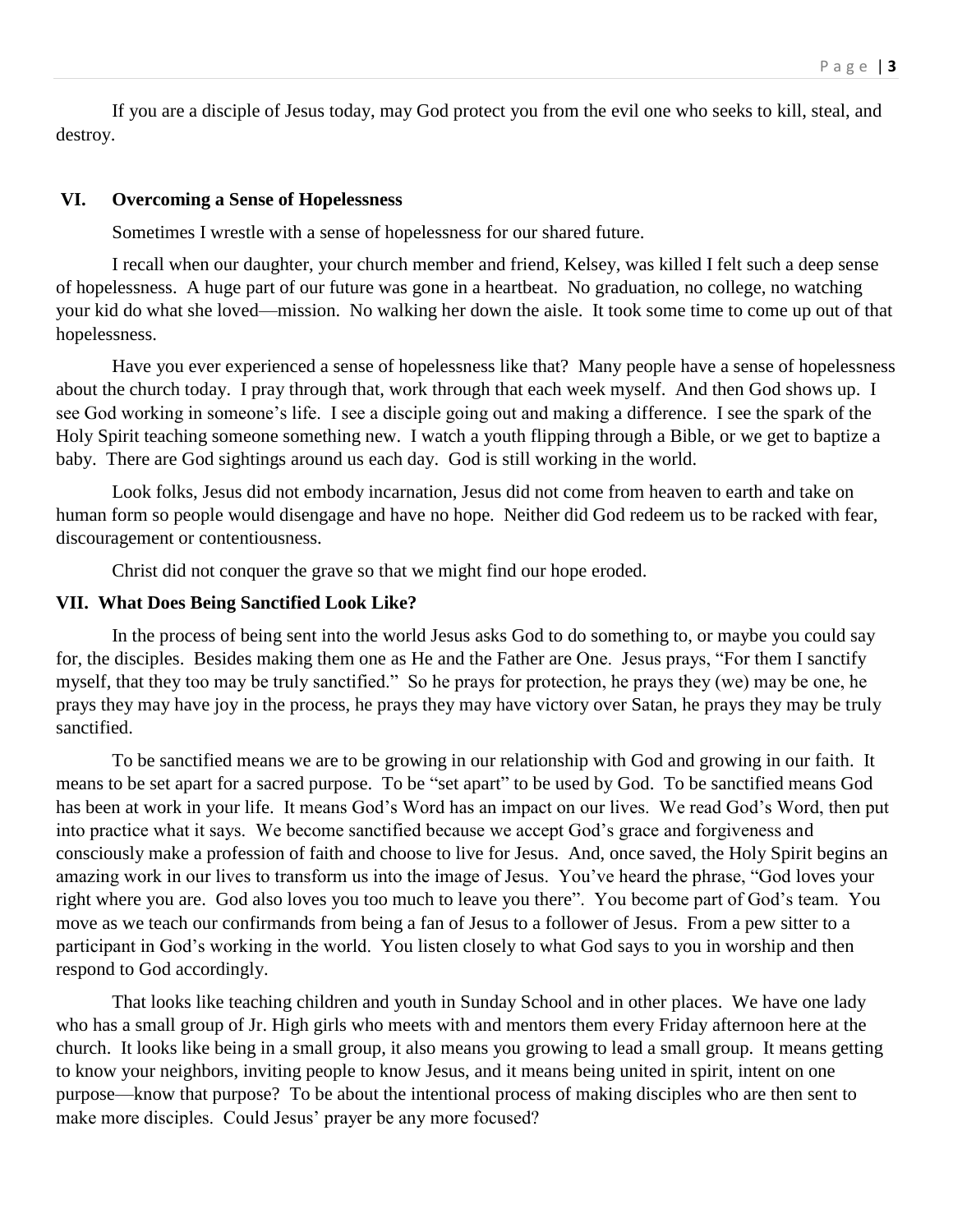And you'll discover next week this prayer of Jesus was not just for his disciples back then, but for us today as well.

#### **VII. Super Chickens or Just Average Chickens?**

A man by the name of William Muir, a biologist from Purdue University studied chickens. He focused on productivity, something that concerns us all, but it's easy with chickens because all you have to count is? Eggs. He wanted to know what would make his chickens more productive, so he came up with this experiment. Chickens live in groups, so he selected an average group and he let it alone for six generations.

Then he created a second group of individually most productive chickens—call them super chickens and he put them together in a super flock and each generation he selected the most productive for breeding. After six generations had passed, what did he find? Well, the first group, the average group, was doing just fine. They were plump and fully feathered and egg production had increased dramatically. What about the second group? Well, all but three were dead. They'd pecked the rest to death. Maybe the strong don't always survive. The research suggests cooperation to be the better model.

Why this story here? At first, I thought, leave it where Jesus would, saying: "He or she who hears, let them hear". I won't do that to you, but I do hope you think and pray about this. Chickens? Super chickens? What's it got to do with anything?

When we look at our society and with increased violence, the overall sense we've lost the ability to listen to each other, and a growing sense of hopelessness, it kinda feels like we are trying to peck each other to death.

#### **IX. How Can We be One and "Be the Change"?**

How can we change this? How can we change the pecking and nitpicking, the blaming, the passing the buck? How can we, the church, be the change we want to see in our church and in our world? How can we recognize the problem? Seeing the problem in ourselves, that is hard. Recognizing problems in everyone else is easy. And even when we recognize the problem, we can't stay there. To stay humble, we have to move from recognition to understanding. We become one with each other just as Jesus and the Father are One when we seek to understand and stop pecking each other. We then can move forward as One. But you know what it takes? Humility. It's not always so much about "Why can't we all just get along", as it is how can we find ways to talk, listen, and find some common ground. Being One as God and Jesus are One. Can we ever get there?

## **X. Closing Prayer**

Let us Pray:

God, protect each of Your disciples by the power of Your name.

God, give each of Your disciples Your full measure of joy.

God, send us, Your disciples, into the world.

God, sanctify us, Your disciples, with Your truth.

God, make us One, just as You and Your Son, Jesus, and the Holy Spirit are One.

After all, God, this is really the prayer of Your Son, Jesus Christ.